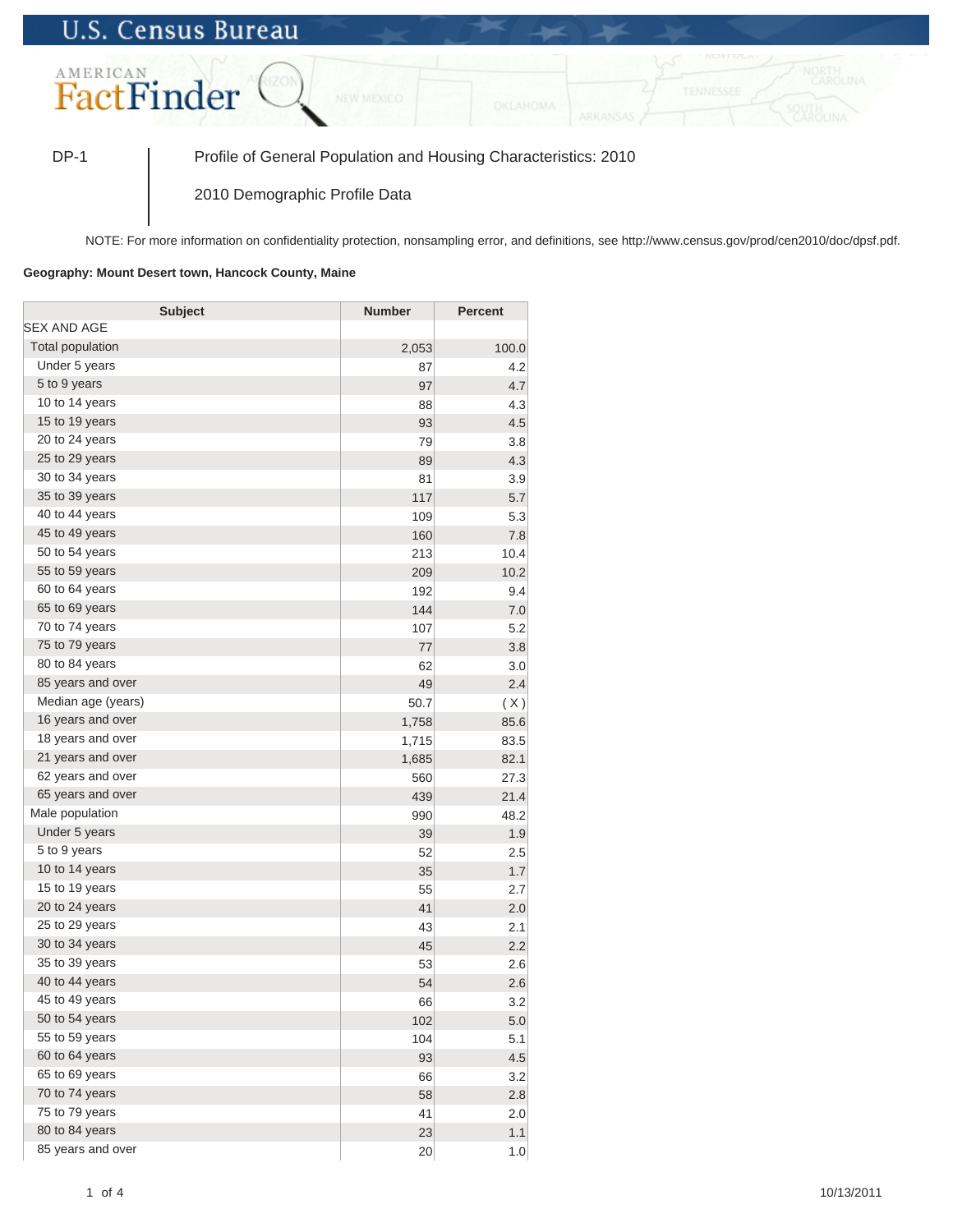| <b>Subject</b>                                                    | <b>Number</b> | <b>Percent</b> |
|-------------------------------------------------------------------|---------------|----------------|
| Median age (years)                                                | 51.0          | (X)            |
| 16 years and over                                                 | 848           | 41.3           |
| 18 years and over                                                 | 828           | 40.3           |
| 21 years and over                                                 | 808           | 39.4           |
| 62 years and over                                                 | 267           | 13.0           |
| 65 years and over                                                 | 208           | 10.1           |
| Female population                                                 | 1,063         | 51.8           |
| Under 5 years                                                     | 48            | 2.3            |
| 5 to 9 years                                                      | 45            | 2.2            |
| 10 to 14 years                                                    | 53            | 2.6            |
| 15 to 19 years                                                    | 38            | 1.9            |
| 20 to 24 years                                                    | 38            | 1.9            |
| 25 to 29 years                                                    | 46            | 2.2            |
| 30 to 34 years                                                    | 36            | 1.8            |
| 35 to 39 years                                                    | 64            | 3.1            |
| 40 to 44 years                                                    | 55            | 2.7            |
| 45 to 49 years                                                    | 94            | 4.6            |
| 50 to 54 years                                                    | 111           | 5.4            |
| 55 to 59 years                                                    | 105           | 5.1            |
| 60 to 64 years                                                    | 99            | 4.8            |
| 65 to 69 years                                                    | 78            | 3.8            |
| 70 to 74 years                                                    | 49            | 2.4            |
| 75 to 79 years                                                    | 36            | 1.8            |
| 80 to 84 years                                                    | 39            | 1.9            |
| 85 years and over                                                 | 29            | 1.4            |
| Median age (years)                                                | 50.6          | (X)            |
| 16 years and over                                                 | 910           | 44.3           |
| 18 years and over                                                 | 887           | 43.2           |
| 21 years and over                                                 | 877           | 42.7           |
| 62 years and over                                                 | 293           | 14.3           |
| 65 years and over                                                 | 231           | 11.3           |
| <b>RACE</b>                                                       |               |                |
| <b>Total population</b>                                           | 2,053         | 100.0          |
| One Race                                                          | 2,039         | 99.3           |
| White                                                             | 2,014         | 98.1           |
| <b>Black or African American</b>                                  | 6             | 0.3            |
| American Indian and Alaska Native                                 | 3             | 0.1            |
| Asian                                                             | 14            | 0.7            |
| Asian Indian                                                      | 1             | 0.0            |
| Chinese                                                           | 6             | 0.3            |
| Filipino                                                          | 0             | 0.0            |
| Japanese                                                          | 1             | 0.0            |
| Korean                                                            | 3             | 0.1            |
| Vietnamese                                                        | 2             | 0.1            |
| Other Asian [1]                                                   | 1             | 0.0            |
| Native Hawaiian and Other Pacific Islander                        | 0             | 0.0            |
| Native Hawaiian                                                   | 0             | 0.0            |
| Guamanian or Chamorro                                             | 0             | 0.0            |
| Samoan                                                            | 0             | 0.0            |
| Other Pacific Islander [2]                                        | 0             | 0.0            |
| Some Other Race                                                   | 2             | 0.1            |
| Two or More Races                                                 | 14            | 0.7            |
| White; American Indian and Alaska Native [3]                      | 6             | 0.3            |
| White; Asian [3]                                                  | 4             | 0.2            |
| White; Black or African American [3]                              | 0             | 0.0            |
| White; Some Other Race [3]                                        | 1             | 0.0            |
| Race alone or in combination with one or more other<br>races: [4] |               |                |
| White                                                             | 2,028         | 98.8           |
| <b>Black or African American</b>                                  | 9             | 0.4            |
| American Indian and Alaska Native                                 | 12            | 0.6            |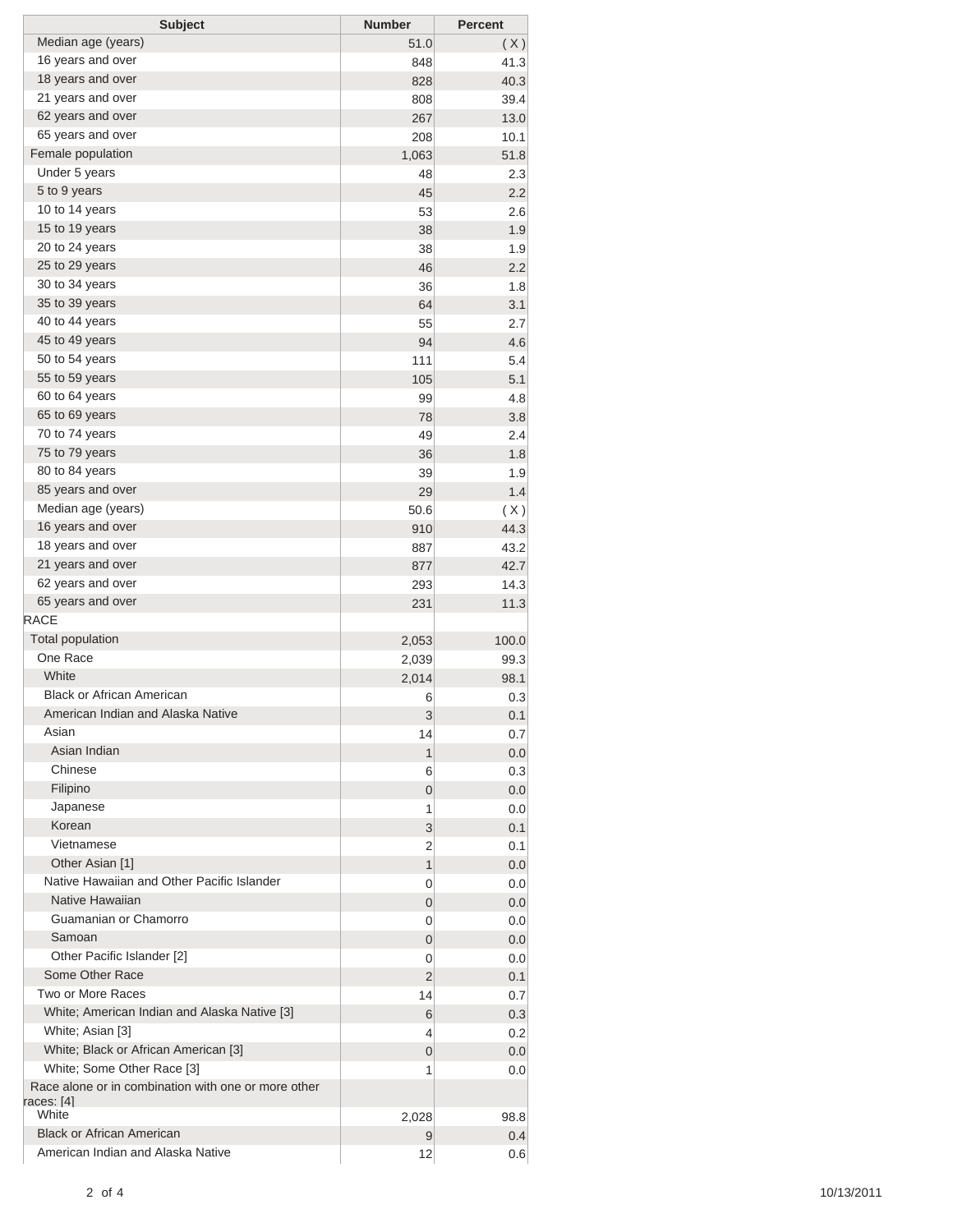| <b>Subject</b>                                                                    | <b>Number</b>  | <b>Percent</b> |
|-----------------------------------------------------------------------------------|----------------|----------------|
| Asian                                                                             | 18             | 0.9            |
| Native Hawaiian and Other Pacific Islander                                        | 0              | 0.0            |
| Some Other Race                                                                   | 3              | 0.1            |
| HISPANIC OR LATINO                                                                |                |                |
| <b>Total population</b>                                                           | 2,053          | 100.0          |
| Hispanic or Latino (of any race)<br>Mexican                                       | 18             | 0.9            |
| <b>Puerto Rican</b>                                                               | 10<br>1        | 0.5<br>0.0     |
| Cuban                                                                             | 1              | 0.0            |
| Other Hispanic or Latino [5]                                                      | 6              | 0.3            |
| Not Hispanic or Latino                                                            | 2,035          | 99.1           |
| HISPANIC OR LATINO AND RACE                                                       |                |                |
| <b>Total population</b>                                                           | 2,053          | 100.0          |
| Hispanic or Latino                                                                | 18             | 0.9            |
| White alone                                                                       | 15             | 0.7            |
| <b>Black or African American alone</b>                                            | 1              | 0.0            |
| American Indian and Alaska Native alone                                           | 0              | 0.0            |
| Asian alone                                                                       | 0              | 0.0            |
| Native Hawaiian and Other Pacific Islander alone                                  | 0              | 0.0            |
| Some Other Race alone                                                             | 2              | 0.1            |
| <b>Two or More Races</b>                                                          | $\overline{0}$ | 0.0            |
| Not Hispanic or Latino                                                            | 2,035          | 99.1           |
| White alone                                                                       | 1,999          | 97.4           |
| <b>Black or African American alone</b><br>American Indian and Alaska Native alone | 5              | 0.2            |
| Asian alone                                                                       | 3              | 0.1            |
| Native Hawaiian and Other Pacific Islander alone                                  | 14             | 0.7            |
| Some Other Race alone                                                             | 0              | 0.0            |
| <b>Two or More Races</b>                                                          | 0<br>14        | 0.0<br>0.7     |
| <b>RELATIONSHIP</b>                                                               |                |                |
| Total population                                                                  | 2,053          | 100.0          |
| In households                                                                     | 2,053          | 100.0          |
| Householder                                                                       | 984            | 47.9           |
| Spouse [6]                                                                        | 502            | 24.5           |
| Child                                                                             | 413            | 20.1           |
| Own child under 18 years                                                          | 320            | 15.6           |
| Other relatives                                                                   | 46             | 2.2            |
| Under 18 years                                                                    | 12             | 0.6            |
| 65 years and over                                                                 | 10             | 0.5            |
| Nonrelatives                                                                      | 108            | 5.3            |
| Under 18 years                                                                    | 6              | 0.3            |
| 65 years and over                                                                 | 11             | 0.5            |
| Unmarried partner                                                                 | 80             | 3.9            |
| In group quarters                                                                 | 0              | 0.0            |
| Institutionalized population                                                      | 0              | 0.0            |
| Male<br>Female                                                                    | 0              | 0.0            |
| Noninstitutionalized population                                                   | 0              | 0.0            |
| Male                                                                              | 0              | 0.0            |
| Female                                                                            | 0<br>0         | 0.0<br>0.0     |
| HOUSEHOLDS BY TYPE                                                                |                |                |
| <b>Total households</b>                                                           | 984            | 100.0          |
| Family households (families) [7]                                                  | 586            | 59.6           |
| With own children under 18 years                                                  | 192            | 19.5           |
| Husband-wife family                                                               | 502            | 51.0           |
| With own children under 18 years                                                  | 139            | 14.1           |
| Male householder, no wife present                                                 | 28             | 2.8            |
| With own children under 18 years                                                  | 18             | 1.8            |
| Female householder, no husband present                                            | 56             | 5.7            |
| With own children under 18 years                                                  | 35             | 3.6            |